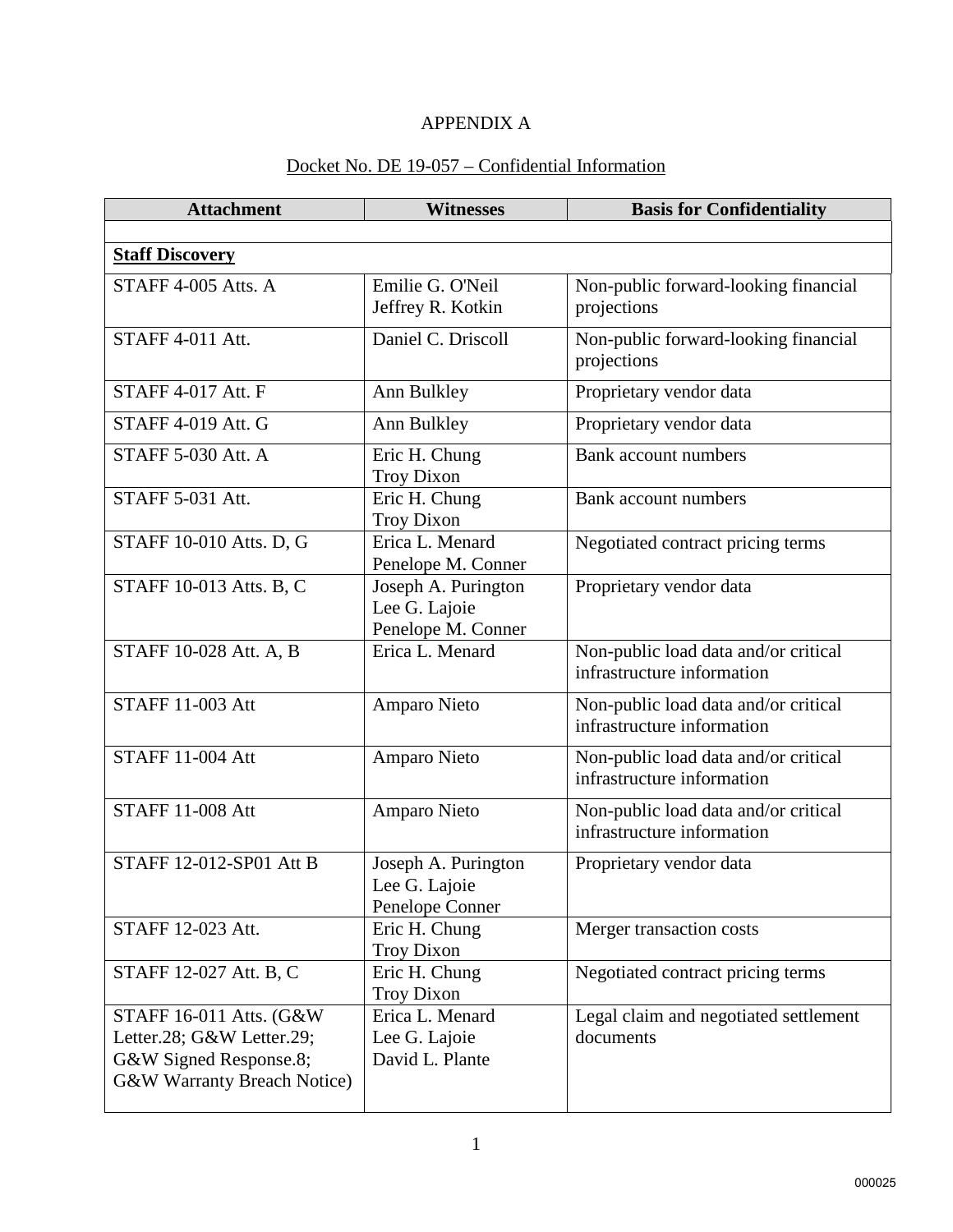| <b>Attachment</b>                | <b>Witnesses</b>                       | <b>Basis for Confidentiality</b>                                   |
|----------------------------------|----------------------------------------|--------------------------------------------------------------------|
| <b>STAFF 16-015 Att</b>          | Erica L. Menard                        | Non-public load data and/or critical                               |
|                                  | Lee G. Lajoie                          | infrastructure information                                         |
| <b>OCA Discovery</b>             | David L. Plante                        |                                                                    |
|                                  |                                        |                                                                    |
| OCA 1-001 Att. AEB-2 to          | Eric Chung                             | Proprietary ROE model and vendor data                              |
| $AEB-13$                         | <b>Troy Dixon</b>                      |                                                                    |
| OCA 1-001 Att. MCOSS-1           | Eric Chung                             | Proprietary ACOSS model                                            |
| (Final).xls                      | <b>Troy Dixon</b>                      |                                                                    |
| OCA 1-001 Att. ACOSS-2           | Eric Chung                             | Proprietary ACOSS model                                            |
| PROFORMA (Final) FOR<br>PDF.xls  | <b>Troy Dixon</b>                      |                                                                    |
|                                  |                                        |                                                                    |
| OCA 1-001 Att. ACOSS-3 PER       | Eric Chung                             | Proprietary ACOSS model                                            |
| <b>BOOKS</b> (Final) FOR PDF.xls | <b>Troy Dixon</b>                      |                                                                    |
| <b>OCA 1-006 Atts. C, D</b>      | Michael P. Synan                       | Proprietary vendor data                                            |
| OCA 1-006-SP01 Att               | Daniel C. Driscoll                     |                                                                    |
|                                  | Michael P. Synan<br>Daniel C. Driscoll | Proprietary vendor data                                            |
| <b>OCA 1-019 Atts. A-F</b>       | Sasha Lazor                            | Proprietary vendor data                                            |
| <b>OCA 2-051 Atts. A-I</b>       | Amparo Nieto                           | Proprietary MCOSS model                                            |
| OCA 2-051 Att. A (Revised)       | Amparo Nieto                           | Proprietary MCOSS model                                            |
| OCA 2-052 Atts. A-L              | Amparo Nieto                           | Proprietary ACOSS model                                            |
| OCA 2-056 Att.                   | Amparo Nieto                           | Proprietary ACOSS model                                            |
|                                  |                                        | Non-public load data and/or critical                               |
|                                  |                                        | infrastructure information                                         |
| OCA 2-061 Att.                   | Russel D. Johnson                      | Non-public load data and/or critical                               |
|                                  | Amparo Nieto                           | infrastructure information                                         |
|                                  |                                        |                                                                    |
| OCA 2-062 Att.                   | Russel D. Johnson<br>Amparo Nieto      | Non-public load data and/or critical<br>infrastructure information |
|                                  |                                        |                                                                    |
| OCA 6-010 Atts. B, C             | Eric H. Chung                          | Negotiated contract pricing terms                                  |
|                                  | <b>Troy Dixon</b>                      |                                                                    |
| <b>OCA 6-076 Atts. A-C</b>       | Penelope Conner                        | Negotiated contract pricing terms                                  |
| OCA 6-078 Att.                   | Penelope Conner                        | Negotiated contract pricing terms                                  |
| OCA 6-079 Att.                   | Penelope Conner                        | Negotiated contract pricing terms                                  |
| OCA 6-093 Atts. A, B             | Erica L. Menard                        | Non-public load data and/or critical                               |
|                                  |                                        | infrastructure information                                         |
| OCA 6-094 Atts. A, B             | Erica L. Menard                        | Non-public load data and/or critical                               |
|                                  |                                        | infrastructure information                                         |
|                                  |                                        |                                                                    |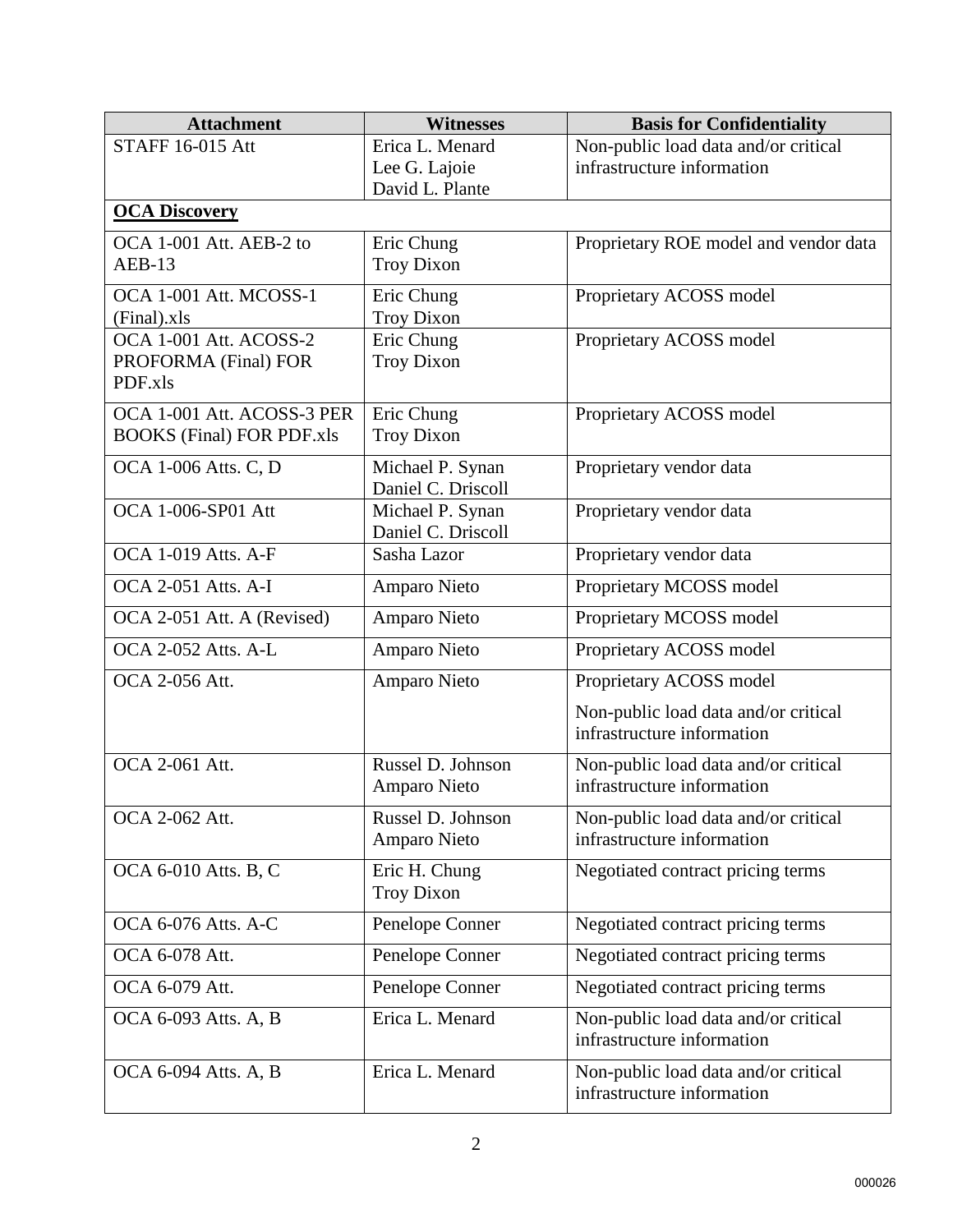| <b>Attachment</b>                                              | <b>Witnesses</b>                                          | <b>Basis for Confidentiality</b>                                   |
|----------------------------------------------------------------|-----------------------------------------------------------|--------------------------------------------------------------------|
| OCA 6-095 Atts. A, B                                           | Erica L. Menard                                           | Non-public load data and/or critical<br>infrastructure information |
| OCA 6-096 Att.                                                 | Erica L. Menard                                           | Non-public load data and/or critical<br>infrastructure information |
| OCA 6-097 Att.                                                 | Erica L. Menard                                           | Non-public load data and/or critical<br>infrastructure information |
| OCA 6-098 Atts. A, B                                           | Erica L. Menard                                           | Non-public load data and/or critical<br>infrastructure information |
| OCA 6-105 Att. D                                               | Amparo Nieto                                              | Non-public load data and/or critical<br>infrastructure information |
| <b>OCA 7-007 Atts. A-D</b>                                     | Amparo Nieto                                              | Non-public load data and/or critical<br>infrastructure information |
| <b>OCA 7-018 Atts. A-C</b>                                     | Joseph A. Purington<br>Lee G. Lajoie                      | Personal employee information                                      |
| <b>OCA 7-019 Atts. A-C</b>                                     | Joseph A. Purington<br>Lee G. Lajoie                      | Non-public forward-looking financial<br>projections                |
| OCA 7-037 Att.                                                 | Penelope Conner                                           | Negotiated contract pricing terms                                  |
| OCA 7-043 Att.                                                 | Eric H. Chung<br><b>Troy Dixon</b>                        | Negotiated contract pricing terms<br><b>Bank account numbers</b>   |
| OCA 7-043 SP01 Att.                                            | Eric H. Chung<br>Troy Dixon                               | Negotiated contract pricing terms<br><b>Bank account numbers</b>   |
| <b>OCA 8-004 Atts. B - E</b>                                   | <b>Troy Dixon</b><br>Douglas P. Horton<br>Erica L. Menard | Negotiated contract pricing terms                                  |
| <b>OCA 8-034 Att. B</b>                                        | Douglas P. Horton<br><b>Troy Dixon</b>                    | Negotiated contract pricing terms<br>Bank account numbers          |
| OCA 8-043 Att.                                                 | Amparo Nieto                                              | Proprietary ACOSS model                                            |
| <b>Technical Session Discovery</b><br><b>(Staff &amp; OCA)</b> |                                                           |                                                                    |
| TS 2-027 Att.                                                  | Douglas P. Horton<br><b>Troy Dixon</b>                    | Personal employee information                                      |
| TS 2-028 Att.                                                  | Sasha Lazor                                               | Proprietary vendor data                                            |
| TS 2-046 Atts. $A - T$                                         | Douglas P. Horton<br><b>Troy Dixon</b>                    | Negotiated contract pricing terms<br><b>Bank account numbers</b>   |
| TS 2-072 Att.                                                  | Edward A. Davis<br>Amparo Nieto                           | Proprietary MCOSS model                                            |